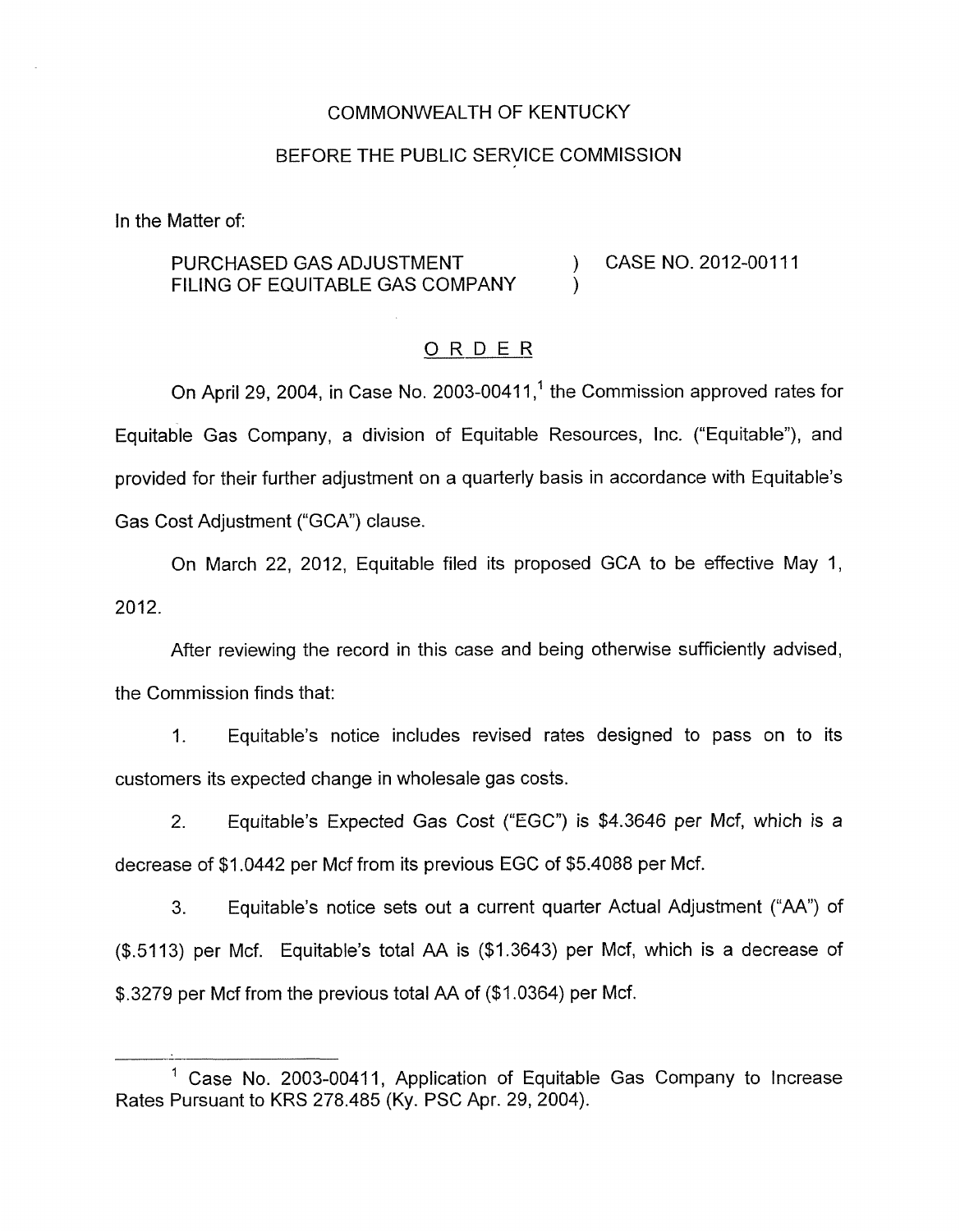4. Equitable's notice sets out a current quarter Balancing Adjustment (''BA") of \$.0019 per Mcf. Equitable's total BA is \$.0149 per Mcf, which is an increase of \$.0004 per Mcf from the previous total BA of \$.0145 per Mcf.

5. Equitable's Gas Cost Recovery Rate is \$3.0152 per Mcf, which is a decrease of \$1.3717 per Mcf from its previous rate of \$4.3869 per Mcf.

6. The rates in the Appendix to this Order are fair, just, and reasonable, and should be approved for final meter readings by Equitable on and after May 1, 2012.

IT IS THEREFORE ORDERED that:

1. The rates in the Appendix to this Order, attached hereto and incorporated herein, are approved for final meter readings on and after May 1, 2012.

2. Within 20 days of the date of this Order, Equitable shall file its revised tariff sheets with this Commission setting out the rates authorized herein, reflecting that they were approved pursuant to this Order.

By the Commission



**Jiřecto**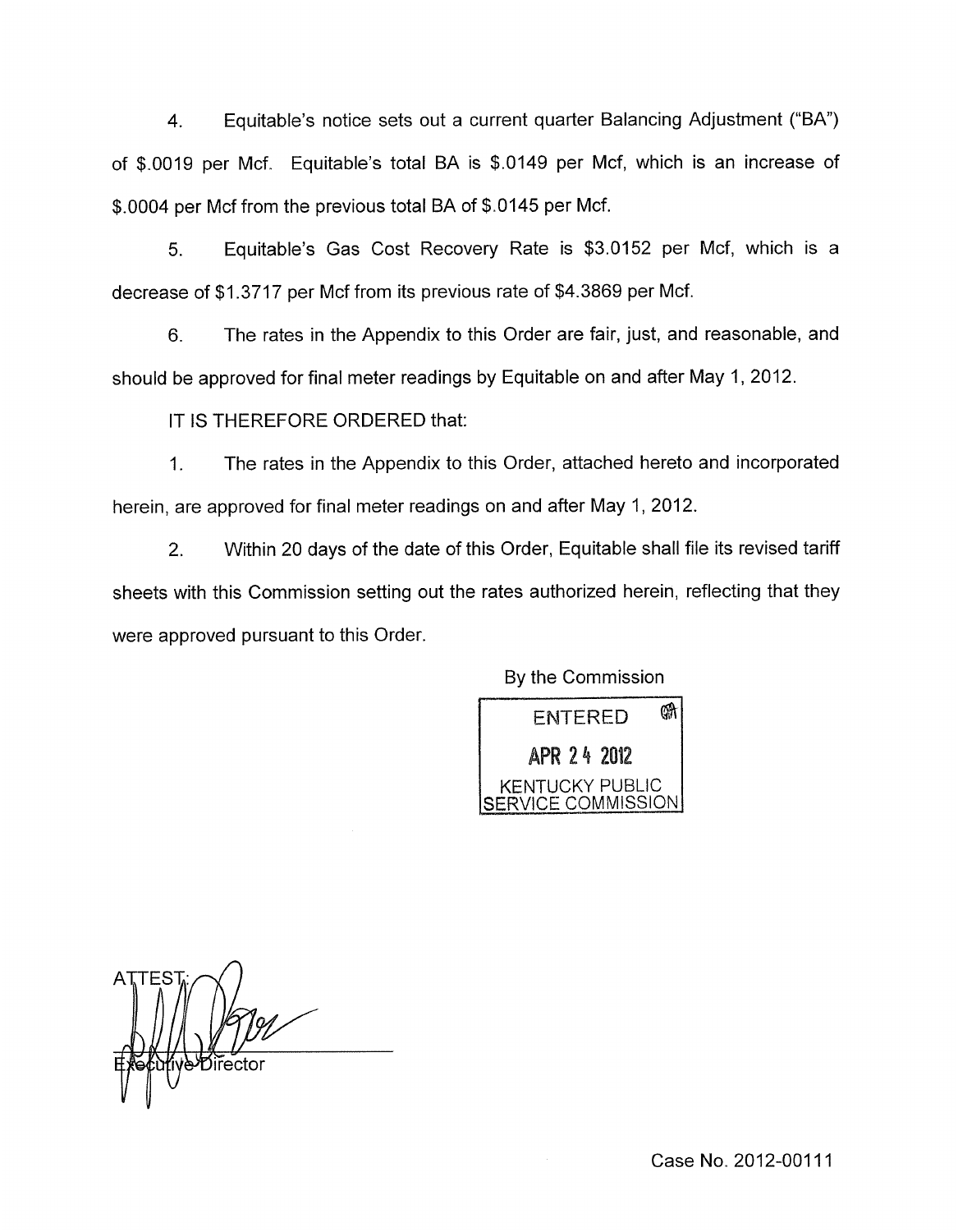## **APPENDIX**

# APPENDIX TO AN ORDER OF THE KENTUCKY PUBLIC SERVICE<br>COMMISSION IN CASE NO. 2012-00111 DATED APR 2 4 2012 COMMISSION IN CASE NO. 2012-00111 DATED

The following rates and charges are prescribed for the customers in the area served by Equitable Gas Company. All other rates and charges not specifically mentioned herein shall remain the same as those in effect under authority of the Commission prior to the effective date of this Order.

RATES: Monthly

Customer Charge

\$7.50

|         | <b>Base Rate</b> | <b>Gas Cost</b><br>Recovery<br>Rate | <b>Total Rate</b> |
|---------|------------------|-------------------------------------|-------------------|
| All Mcf | \$2.1322         | \$3.0152                            | \$5.1474          |

 $\epsilon$ 

The minimum bill shall be \$7.50